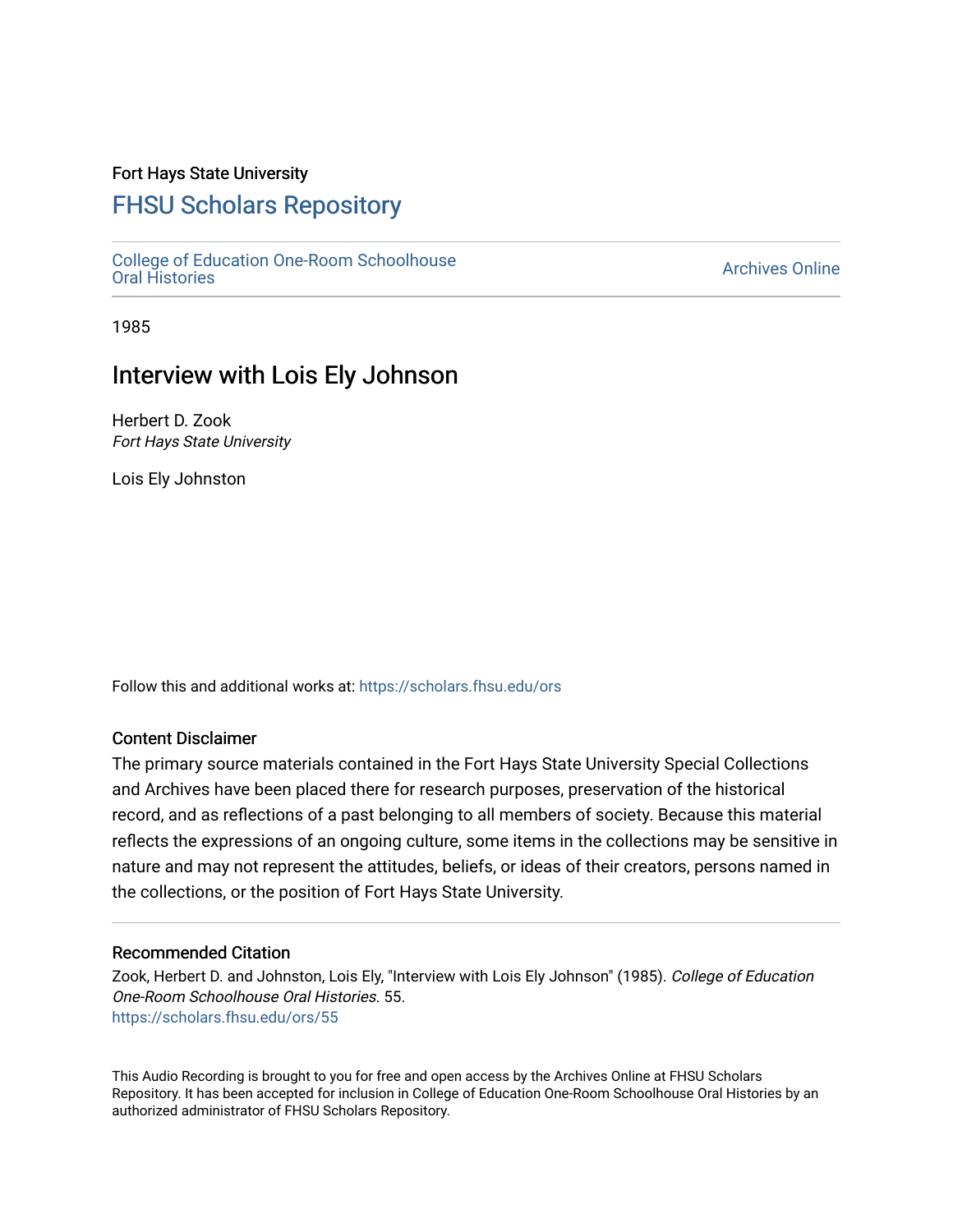AN ORAL HISTORY PROJECT

 $\begin{array}{c}\n\bullet & \bullet \\
\bullet & \bullet\n\end{array}$ 

By HERBERT D. ZOOK

*a5"f1* 

A Transcribed Interview Prepared for Dr. Allan Miller History of American Education Education 700

#### **HAYS KANaAS**

 $\begin{aligned} \mathcal{L}_{\text{max}}(\mathbf{r}) & = \mathcal{L}_{\text{max}}(\mathbf{r}) \end{aligned}$   $\begin{aligned} \mathbf{A} & = \mathcal{L}_{\text{max}}(\mathbf{r}) \end{aligned}$ 

Fort **Hays State** University December 17, 1985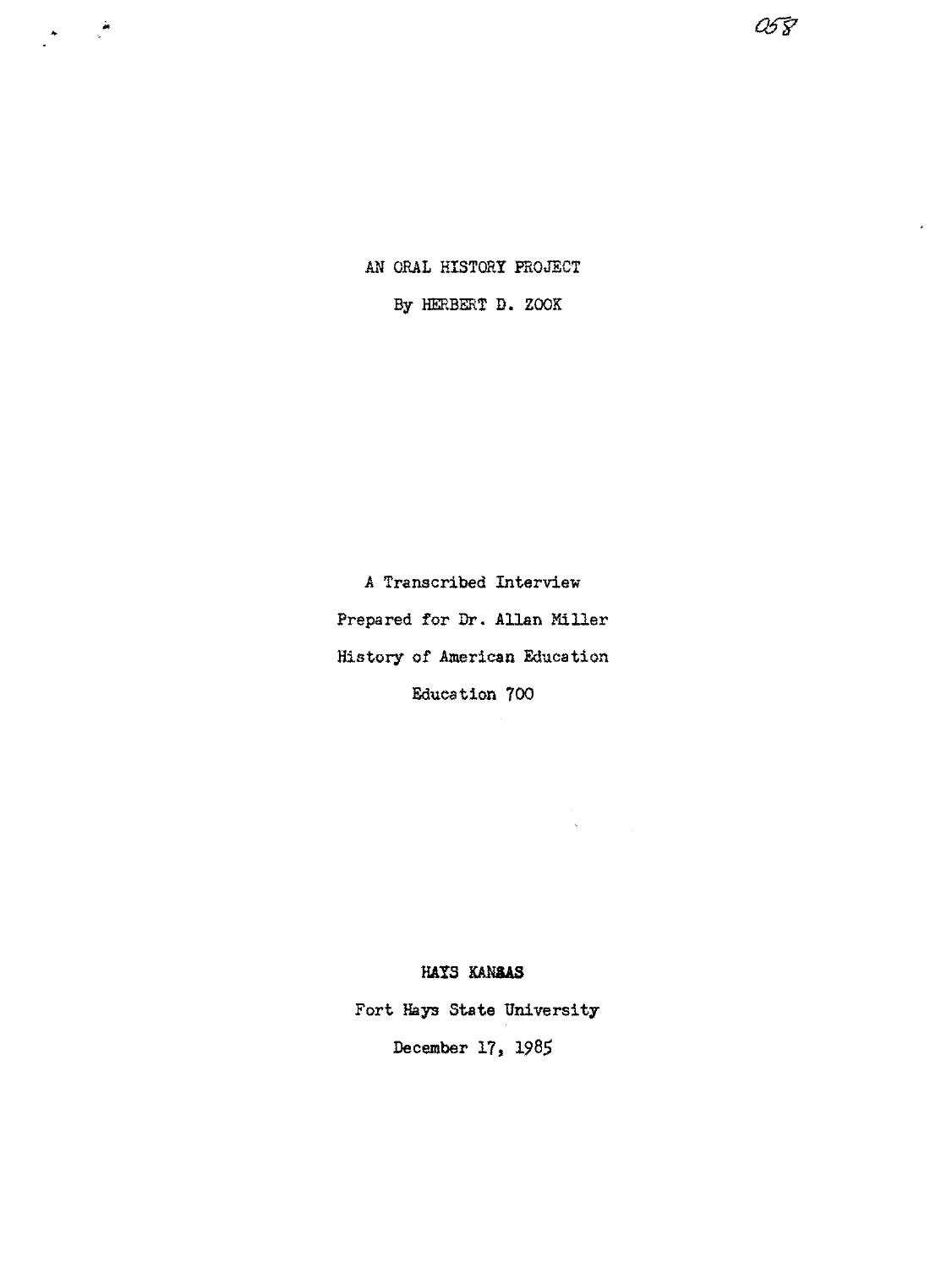An Interview with Lois Ely Johnston Retired school teacher McPherson and Harvey counties, Kansas

 $\ddot{\phantom{0}}$ 

J,

۶

 $\bar{\epsilon}$ 

 $\hat{P}$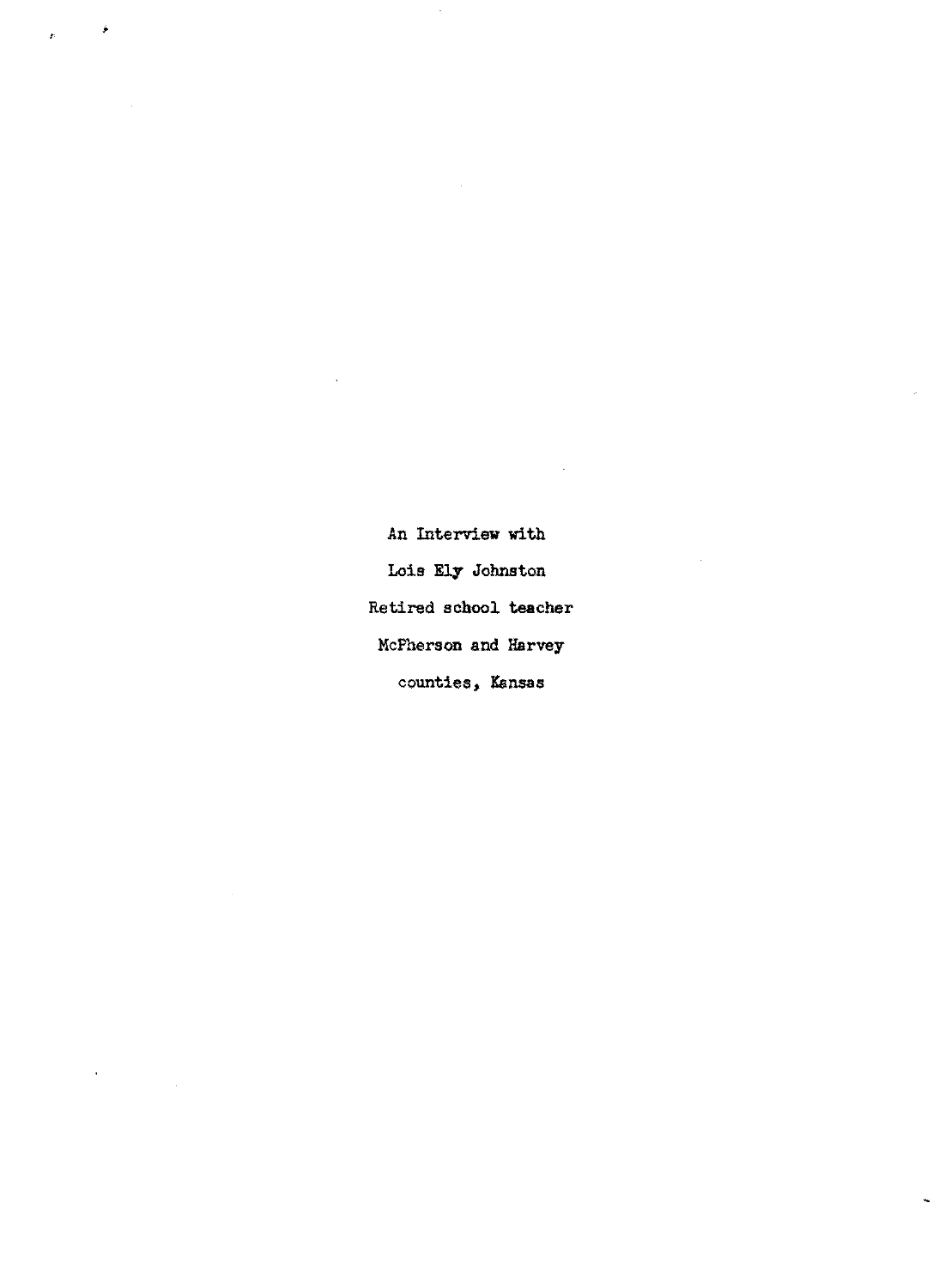This is an Interview with Luis Ely Johnston Retired school teacher of McPherson and Harvey counties in Kansas

Lois would you describe the first school that you attended in Kansas? "I went to a country school in McPherson county near Inman Kansas from the year 1917 - 1925 during this time we were in an old sox type building, and then in my last year there in the 3th grade we moved to a new building which was quite modern for that time. Most of our fun times were games on the play ground. I especially remember one thing after 55 years. our teacher would allow us to go out into the pasture and pick daisies during the recess and noon periods. We'd come in with tubs full of daisies. It was a rare experience to find a pink daisy." Would you describe the curriculum the way you remember it at your school? "As I remember we studied history, arithmetic, reading, writing, spelling, physiology, geography, artand music, and most of our study was just from text books. We did not have any other books to get materials from, so if we learned the material in the text books we were considered well taught." Could you describe the play ground and the grounds around the school? How aboat the water supply?

"The water supply came from a well near the school house. During the warm weather (the warm part of the year) every one went to the well with their own tin cups and got their drinking water. In the winter months water was carried into the building in albig bucket and we all drank from the bucket."

What do you remember about your teachers. Were they lady teachers? Were they men teachers?

"As I recall I had three men teachers and five lady teachers and I can't remember a one of them that I did not love in this  $8$  years." So you had several teachers then during that time? "Right."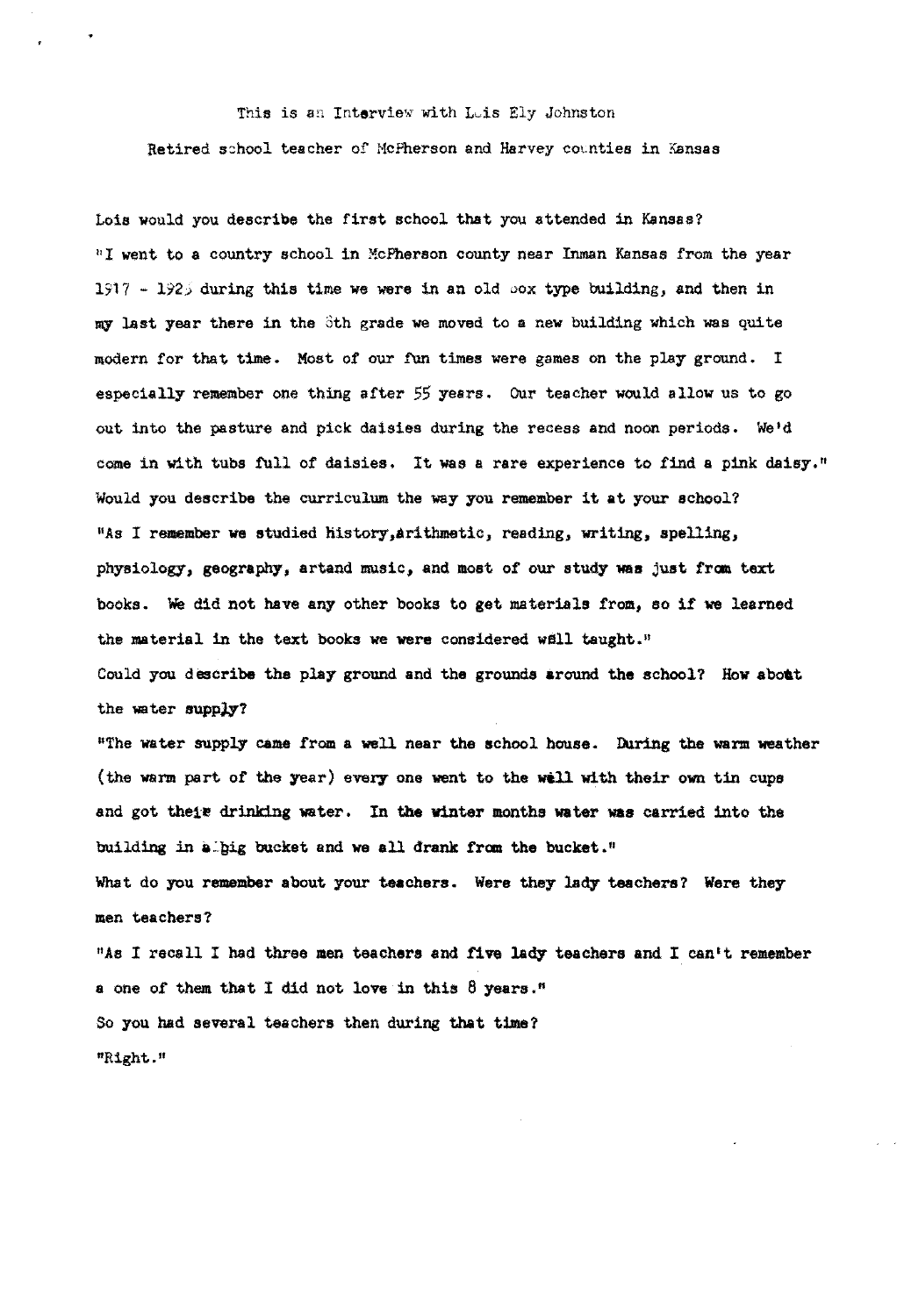Was this typical? Did school teachers move on after they were there for a year? "I can't **answer** that,"

Tell us something about how the board was organized. Was it a district board That took care of the school or how did they do that?

"It was a district board. I can't remember how they were elected. But I'm sure they were elected by people from the district some way."

Alright, you were inspired somewhere during your experience as a student perhaps to later eventually move into the teaching profession. Did that come gradually or don't you think you were particularly inspired by you're elementary school days in the one room elementary school?

"I'm sure I was inspired there too. I'm not sure when I made the decision to be **a** teacher. But some of those happy **days** of my elementary school days inspired me to be a teacher too. To inspire other students."

That is super. Can you tell us what years you taught?

"Yes I taught from 1930-1935. **Then** I stopped and was married and had a family of two daughters. I began teaching in 1950 again and taught until 1973.<sup>"</sup> Alright, could you tell us what the pay was in those teaching positions? "In 1930 I started with \$8\$.00 a month, The next year I got \$90,00 **a** month and then I moved to another school and came down to  $$85.00$  a month - and then the depression was here and I taught two years of the time with \$75.00 **a** month." Can you tell us what kind of training that you had; particular teacher training that you had for teaching?

''In 1929 and *30* I took at Hesston College, in the high school a course which was called "normal training." At the end of the year of 1930 I had to take a very stiff examination and pass it to get **a** certificate, and I passed it. The first year I taught right out of high school on **a** normal training certificate at the age of  $18.$ <sup>11</sup>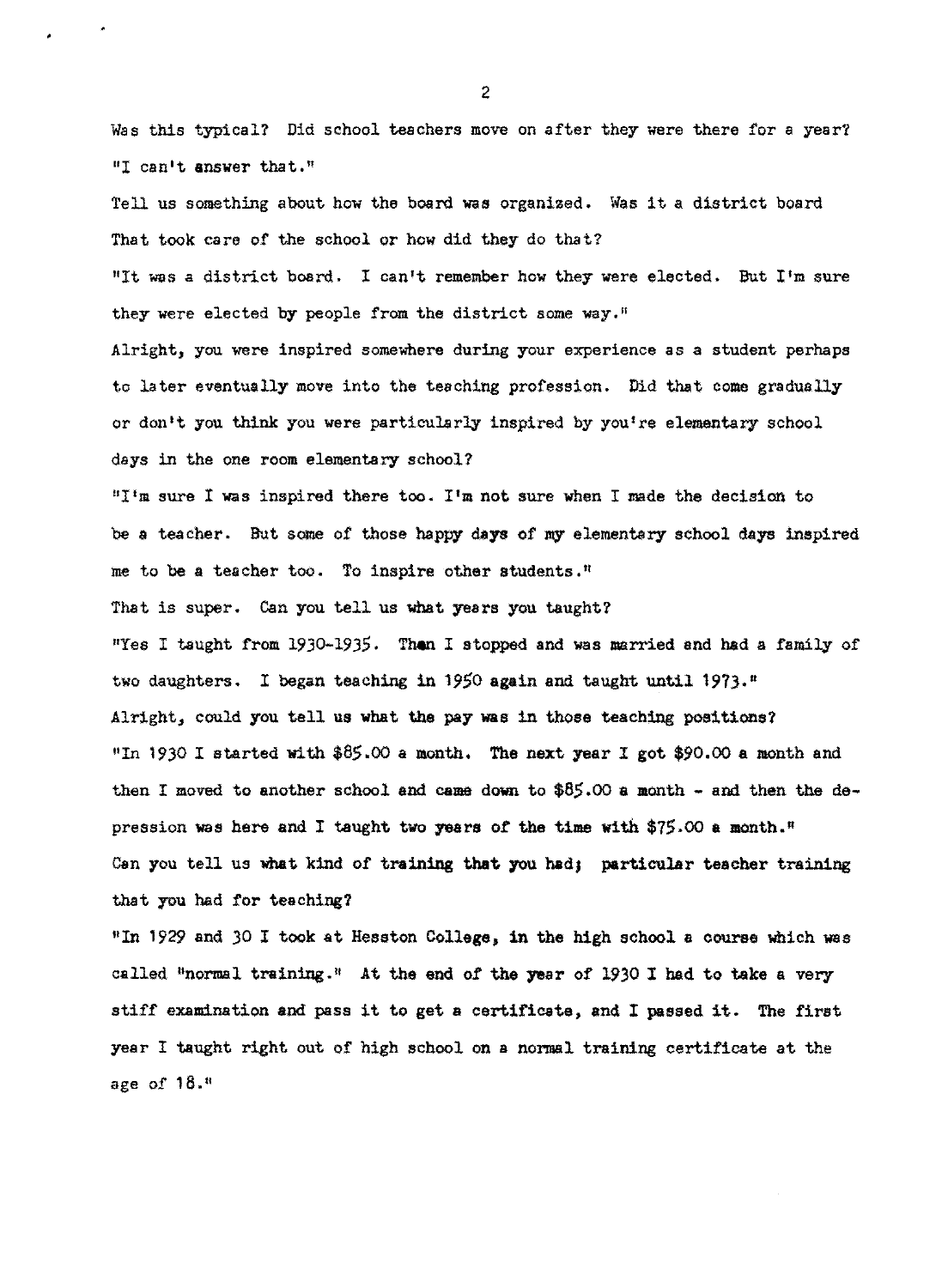Do you remember how you started out when you began to teach, how you started your day off in the morning •

"Yes I faced my children, I hope with a smile, probably gave some interesting anecdotes, and then we settled down. I read the Bible, had prayer and flag salute and this continued all through my 28 years of teaching. There were some differences. Sometimes I read from a religious book or children repeated bible verses or similar things.<sup> $#$ </sup>

Can you tell what subjects you taught? Were they the same as what you had when you were a student in a one room school?

"They were the same subjects, just different names. When I went to school it was arithmetic but when I taught it was mathamatics, language and grammar; mas english, geography was social studies. When I think about it there was industrial arts, drawing, and music, and art."

And these were in your teaching years in **a** one room school: Industrial arts, drawing, music, and art.

"The industrial arts was not **a** regular period. It was more of a one time a week to build simple things. It was not a type of Industrial Arts you find in high schools. Physiology was another subject we now call health or more just studying the parts of the body and that sort of thing. And history was U.S. history, I believe."

How did you get your pay checks?

"We drove to the president of the school board's home to pick them up. We also needed to buy our own materials with our own money, for school, then hand in a bill to the school board and they paid us when we picked up our checks." And did you stay at your own home while you were teaching, or how did you do that? "My first school which was north east of McPherson, 30 miles maybe, I stayed with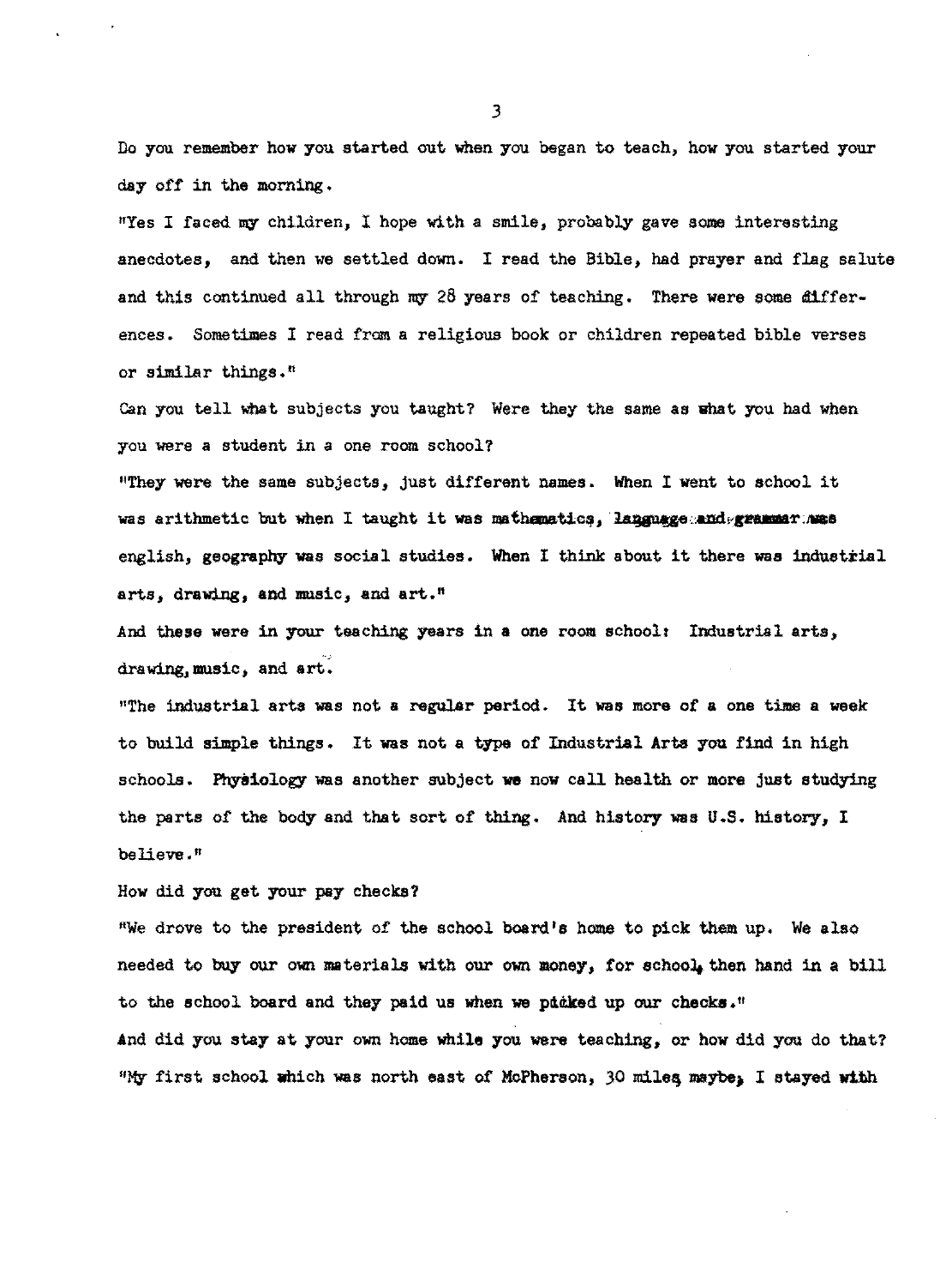a swedish family. **MiY'** second school I stayed at home with my parents **and** drove  $6$  miles to school in the mudl<sup>#</sup>

What kind of vehicle?

<sup>#It was a 1929 or 1930 four door Ford.<sup>#</sup></sup>

ean you say something about your text books at that time? Did you have state dopted text books or was this up to local board or how did you decide what your books were going to be?

**"MiY'** first schools that I taught, I can't recall. The books were there and I used them these *5* years. We used them during hard times, they **were** there and I can't recall the names. The last school at Hesston the teachers chose the text books for the entire school. The elementary school I am talking about." When you were teaching in one room school, you had all  $8$  grades is that right? "All five years, all eight grades."

Did you have any leisure time as a young school teacher?

"I had no leisure time but I had great help in the older students to help with younger students. Another thing that would be interesting to put in here. In the German culture school I taught the first year there were six first graders and four of them couldn't speak english. I often wonder to myself how they learned to read, but they did. I had to have help from other students who could speak both languages."

Was there any hassle in the communities you taught about religious backgrounds, Was there any particular group that was dominating or was it pretty well balanced out?

"In the first school they were all swedish people, and they were all Lutheran or Lutheran types. Second school I taught was Holdeman (Mennonite) and German group and there might have been a little friction there. I can't recall anything to talk about."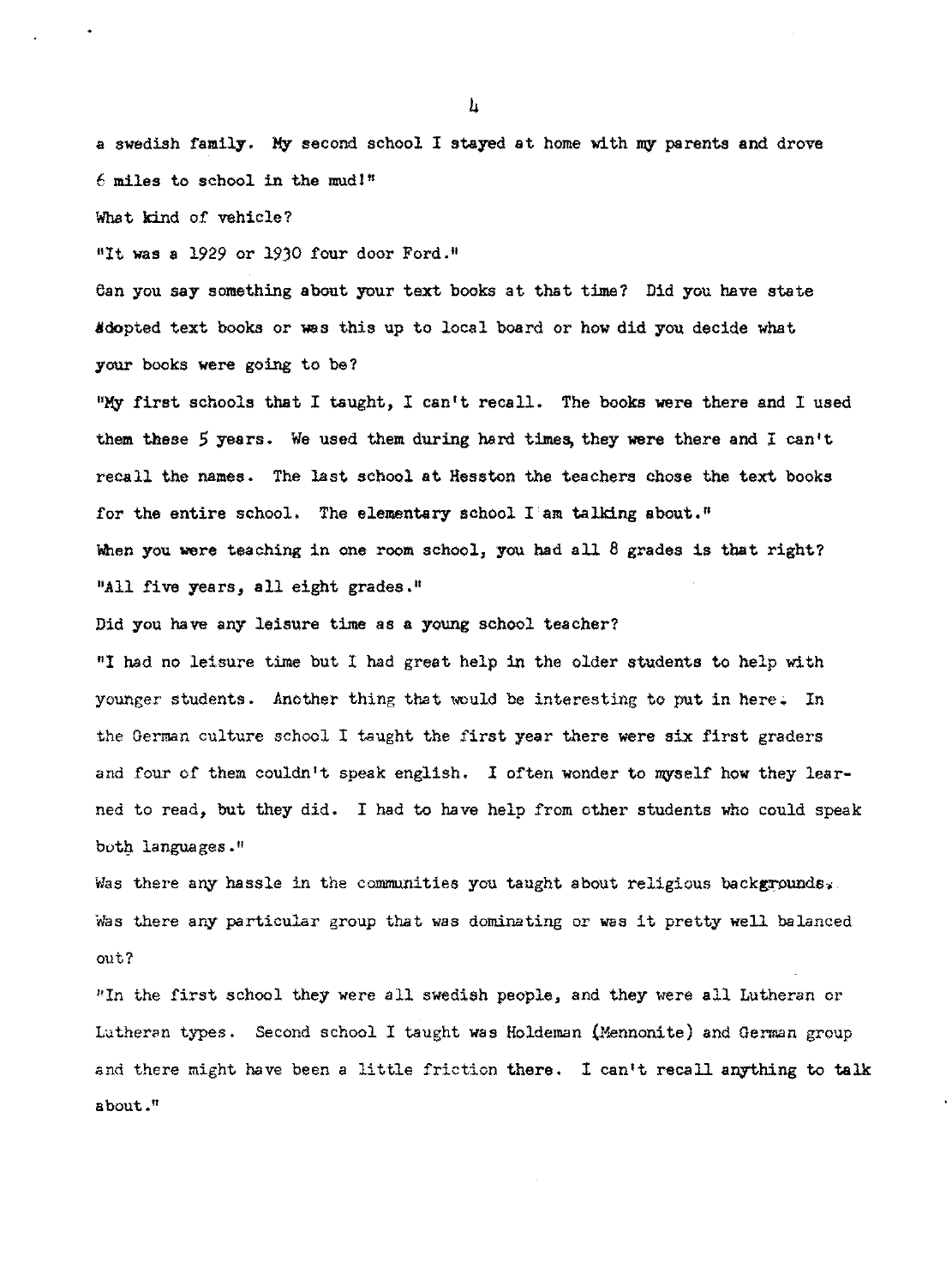Did the school house get used for anything besides school? "I want to talk about the swedish school first it was used for PTA once a month. And I mean we had  $-$  - this was the community thing, social thing. The school would be packed every timel Then they would have supper or maybe just deserts. But such food you couldn't believe. This was once a month. Everybody turned out. There were two old bachelors in their 501s. They wouldn't miss **ia.** They were the first ones there with the lanterns, to light the lanterns for me. Then we'd have christmas programs, we'd have programs on the last day. We'd go all out to decorate. I mean I don't know how we did it. They'd bring a christmas tree almost to the ceiling of the building and we put lighted candles on this thing! I shudder to this day with the building packed, and I remember the kids wanted to decorate the ceiling with snow, like it was snowing. They had this whole building and they worked out how to do this. They ran threads all around and pasted on balls of cotton and it looked just like it was snowing. Maybe you don't want this sort of thing?"

No thats good.

"The back of the stage was decorated with sheets tacked up. It was all homemade you know."

So you did have activities with children and parents together, right? Were children there?

"Yes we didn't talk children problems. We had a program of some sort and then each time visiting and just a social time."

What age did most of the children begin school?

"Well I think six was what we were supposed to be. They didn't keep you out like they do now. I started when I was five. I wasn't six until the next February but I always felt it was wrong for anyone to do."

To get in too **early?** 

"We always talked against it. Even when I was teaching.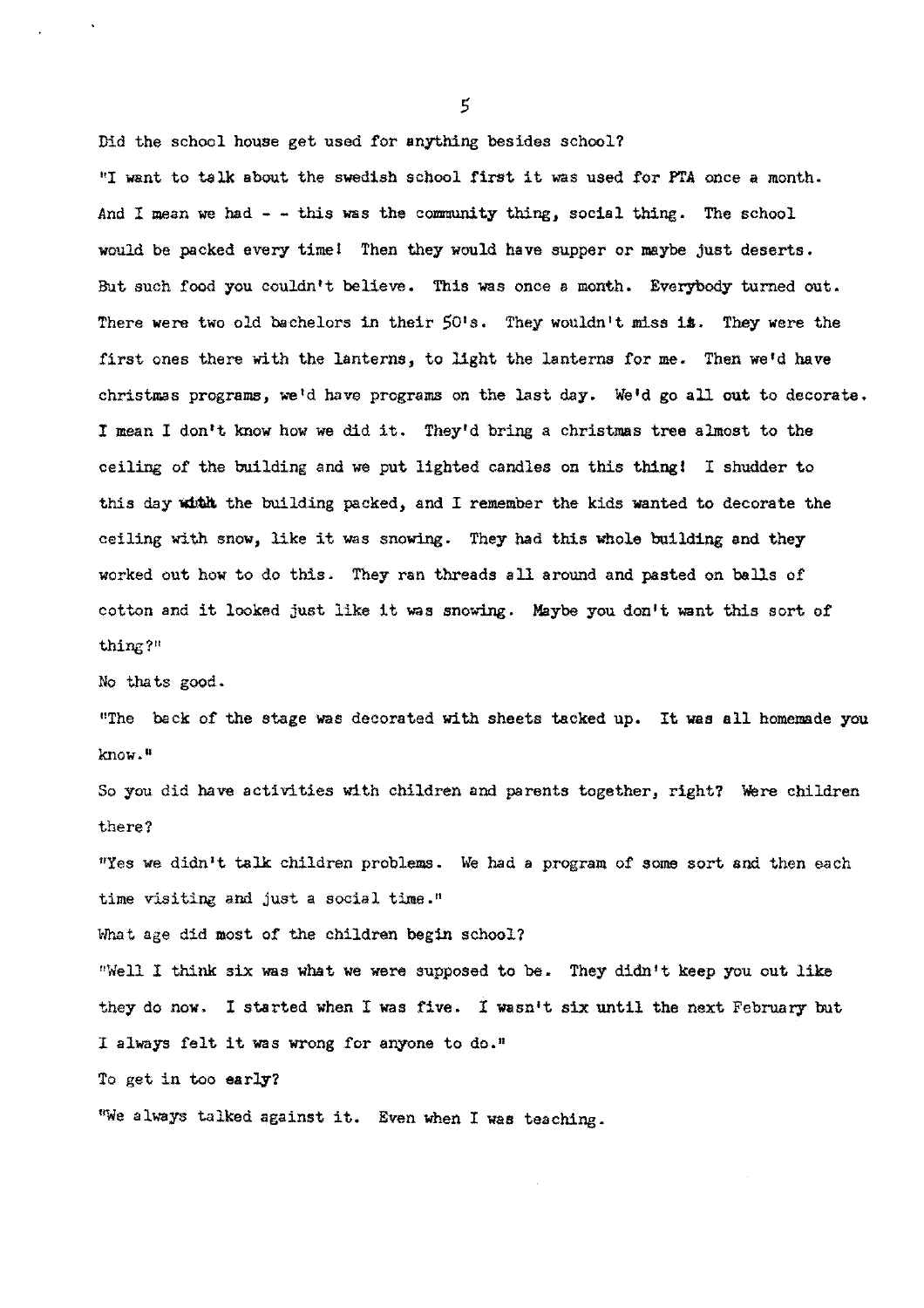Did you have a 180 day school year like now? "We had eight months. I don't remember the days. We had eight months. And it started the day at nine and went to four with an hour noon, and I don't know how long - when the ball game was finished we went in."

You were out by May.

#### "Right."

How did you spend your summers as a young teacher? "Alright I had this normal training certificate and I had to get nine hours of college every two years. So I had to go to college, and you look back at the wages." So you had to take a few years to save up to go to school? "I would always have to borrow money to go to college because I had to help  $m$ parents too. And I'd always try to make it up the next year and the following year. And I finally made it up by the time I got married in 1935." The school you taught in,ypu mentioned **was** in the Swedish part of McPherson county. <sup>11</sup> At this school was it open only to taxpayers children or was it open to everybody? "I think it was (open to everybody) there were schools every two miles and 'each district would take their own children. I don 1t know how **far** the taxpayer would pay for a particular school or if they took care of all of them. I don't know how that was done. But I'm sure all of this came from taxes. I don't know if Prairie Queen (school) taxes just paid theirs or how that was done," These communities were fairly stable communities or were these people comming and going all the time? How was that?

"Farmers·"

Do you have any idea of the rules they handed you as a young teacher? "They did not."

They trusted you?

·•I onl1 saw two school boards. I had applied for thirty schools, before the school board meetings. I didn't get one of them. I was very discouraged. I was here at Hesston Academy and I got a call from the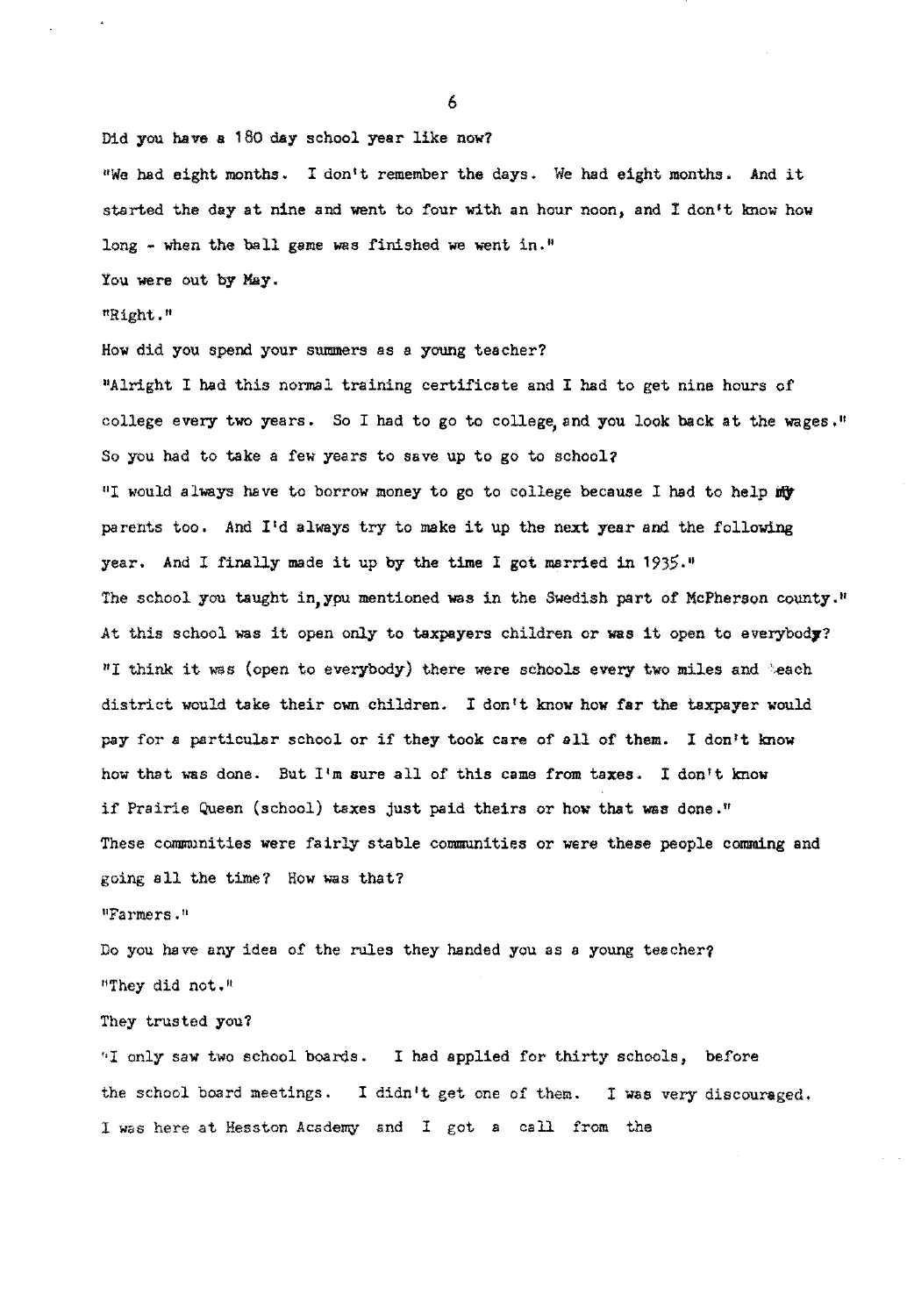county superintendent, she said "I have a school that will hire you. But you'll have to go up there today," I **was** in school down here at Hesston. Your grandmother, drove me up there, and I only could see two of the school board members. And those two hired me just like that. Then after school starged the other school board member; said it was just like buying a pig in a sack when I hired you." (laughing) "Is that what you wanted?"

Thats what I asked. Did you teach several years at one place or how did that work? tlOK, I taught two years at the Swedish school. then I moved to the Inman German school and taught there three years, then I got married."

Am I correct that the Swedish people were in the North part of county. And the German people settled in the Southern part?

11Right"

Tell us how often you met with the school board?

"Never"

You never saw them?

"Only at these meetings they'd casually talk to me about **how** things were going. Maybe one would drop in and see how things were going. It was very easy to teach them on discipline because kids - I don't know if it was because you were younger or I don't know why, but kids they weren't **problems**<sup>11</sup>

When you were teaching did you have any problems with the buildings? What kind of heating did you have?

<sup>11</sup> In this first school the swedish school I had a basement. It had a furnace, and coal room right there. All I had to do was scoop it in. And I would bank it at night. Then in the morning we didn't have anything to turn up. We just stirred it a little and it would start burning. I did all my own janitor work these five years. in these schools. There was no janitor. $\bar{r}$ 

You bought the supplies? Worked all the schedules?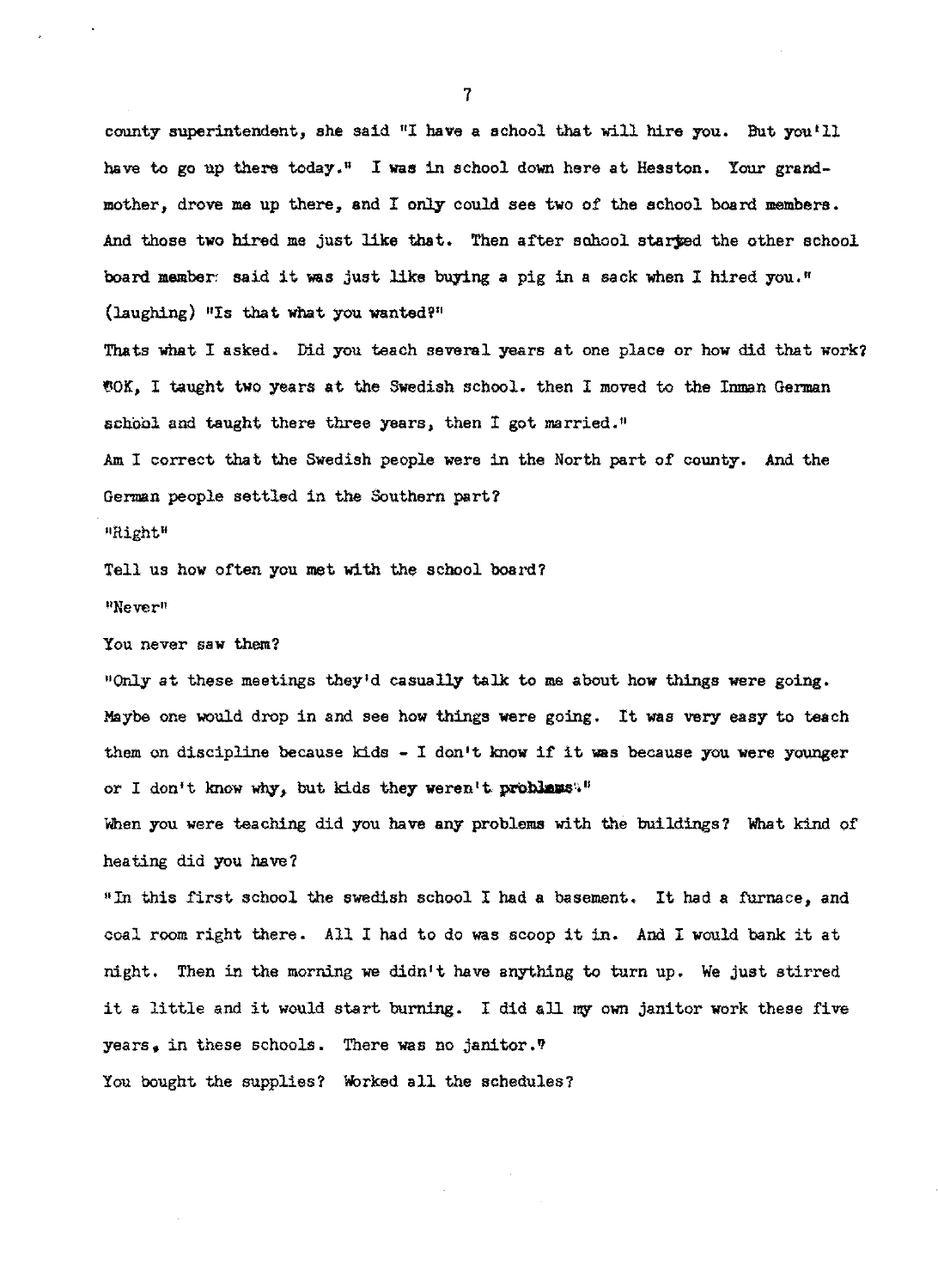"You worked with PTA. Got all the programs with the PTA you got all the Christmas program and last day program, anything else they wanted you to do with the children." Do you have any recollection when the school houses were built? "Can't answer that. I don't know were the buildings went. I have a feeling that the box type schools were torn down. But the others were moved off the property for someone to use for a home. I don't know that for sure." But the buildings are no longer in existence? "They might be in existence but they're not on the property where they were originally." Did you ever teach in a one room school that had a principal? **<sup>0</sup> No.u** 

You were a single teacher. You were the principal and the teacher? **11Right. <sup>11</sup>**

So you didn't work in schools where two teachers taught in the same building? "Not until I came to Hesston in 1950. You're talking about schools back there, one room schools, then when I came to Hesston there were four teachers." But you didn't have electric lights then in the first two schools where you taught. "When our programs were at night they would bring in these old mantle, gas type, lamps they had a place where they could hang all these. The building had good light,"

Excellent lighting?

**11Yes.n** 

You were using coal to heat both of these schools?

<sup>11</sup> Now this box type had a place in the back where the coal was put in. It had a little door in front that I could open up. But I'd have to scoop the coal over into that place, or somebody had to. The stove was a round jacket type thing in the corner of the school at the German school." Can you describe your teaching methods in these single room schools?? "Alright we'll start with first grade. I thought about this but it's kinda hazy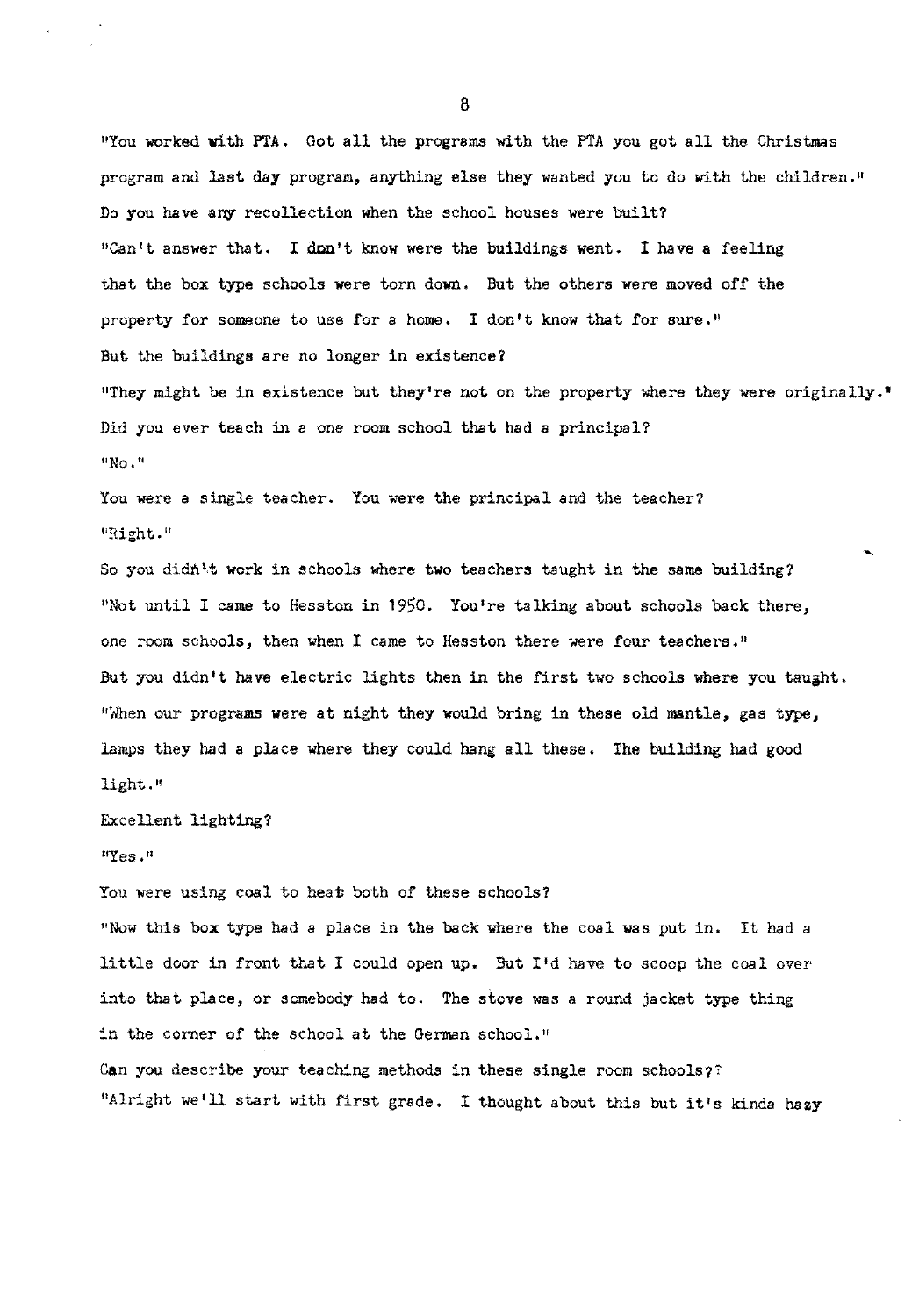because it's been so long ago but I think I used the word method with pictures. And then after four weeks **we** begin to break words down into alphabet and then phonetics after that. Then as I recall there was a period when they did not teach phonetics as a subject. These 28 years I used phonetics.<sup>11</sup>

You believe in phonetics?

"I didn't believe in phonetics as a single thing but you can't get away from phonetics if children are going to learn to read and spell properly. Now I know there will be teachers who don't agree with me but that my philosophy." Did you ever hear of the dbject method of teaching from Oswego, New York? "Can you explain it to me? Do you mean using objects to learn to read?" No this was one thing that came out of Oswego, New York and I wondered whether or not it became popular in the plains states.

"Of all the schooling I took after 1950 I never heard anything about it." Can you tell us how you worked with each grade. Bid you work with each grade separately? Did you call them up for recitation, or how did that work? "Those first five years I called them up for recitation I can't recall the minutes spent. (with each group). You just worked it in whatever time you had. You can imagine it was an advantage with eight grades. The sharp students learn from others. They're learning more than what's taught in their grade."

Because of repetition? Their listening, their hearing? The younger classes are hearing the older ones then and when they get to the lessons **a** couple of years later they can sort of recall those lessons?

"Right, I think it helped the older students to help the younger students."

Do you remember any teaching aids. Besides cards?

"Pictures and math cards, addition, subtraction, anything but most of the things we had to make. To my recollection we couldn't buy these things-you made your own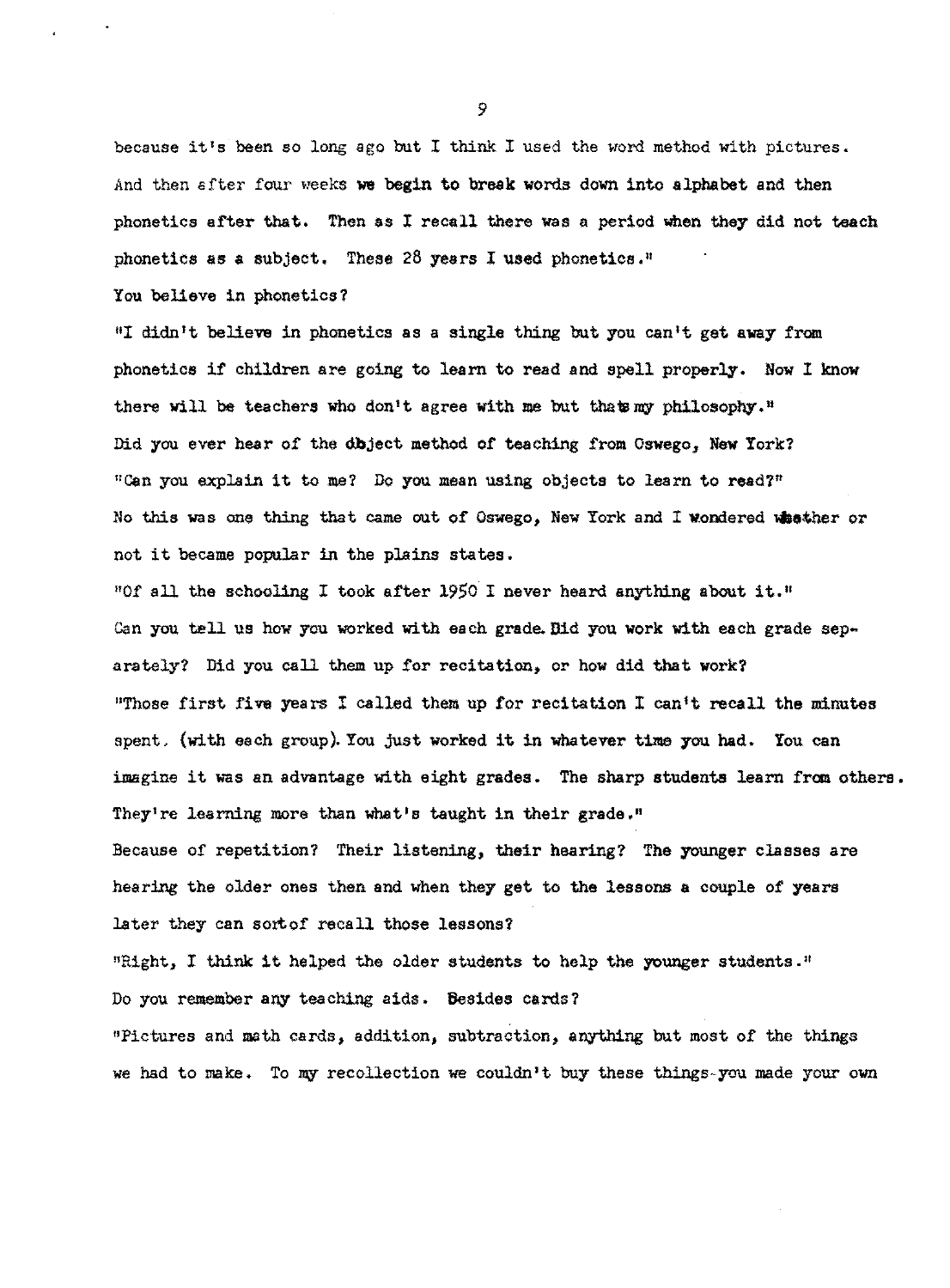charts, picture math cards, phonetics and spelling aids".

When you taught in these schools what was the one room system of evaluation? Did you use letter grades or did you use number grades or how did you grade these children?

<sup>11</sup> I know how I was graded. Percentage, 96-97-98. Which I probably did too. I can't recall exactly what I did. But I know I was graded by percentage." Did you have a report card?

"There was all the time that I taught, but I can't recall about myself. I'm sure there must have been some reporting, but when I think back to those days of teaching I think how sad that we didn't have some supplementary **books** and things. But the children just learned what was in that text book. And took **a** test over that. If they passed it, they passed itl And isn't that sad?"

Did you have a library?

"An encycolpedia and dictionary. No story books. You know, I just can't believe this. When I developed my teaching on thru the years. I can't believe what we did without back then."

But you got the job done?

"I hope."

I'm going to ask you a question about your curriculum.. Can you **say** anymore about that curriculum in those one room schools, and how did it change over the years? Do you have any recollection of that?

"In the one room school each subject was just a separate subject. You didn't correlste it with another subject you just taught spelling, arithmetic, reading and in later years as I developed my teaching methods I correlated subjects.<sup>11</sup> Do you remember anything about how you took care of the discipline problems in your schools? Would you care to say anything about that?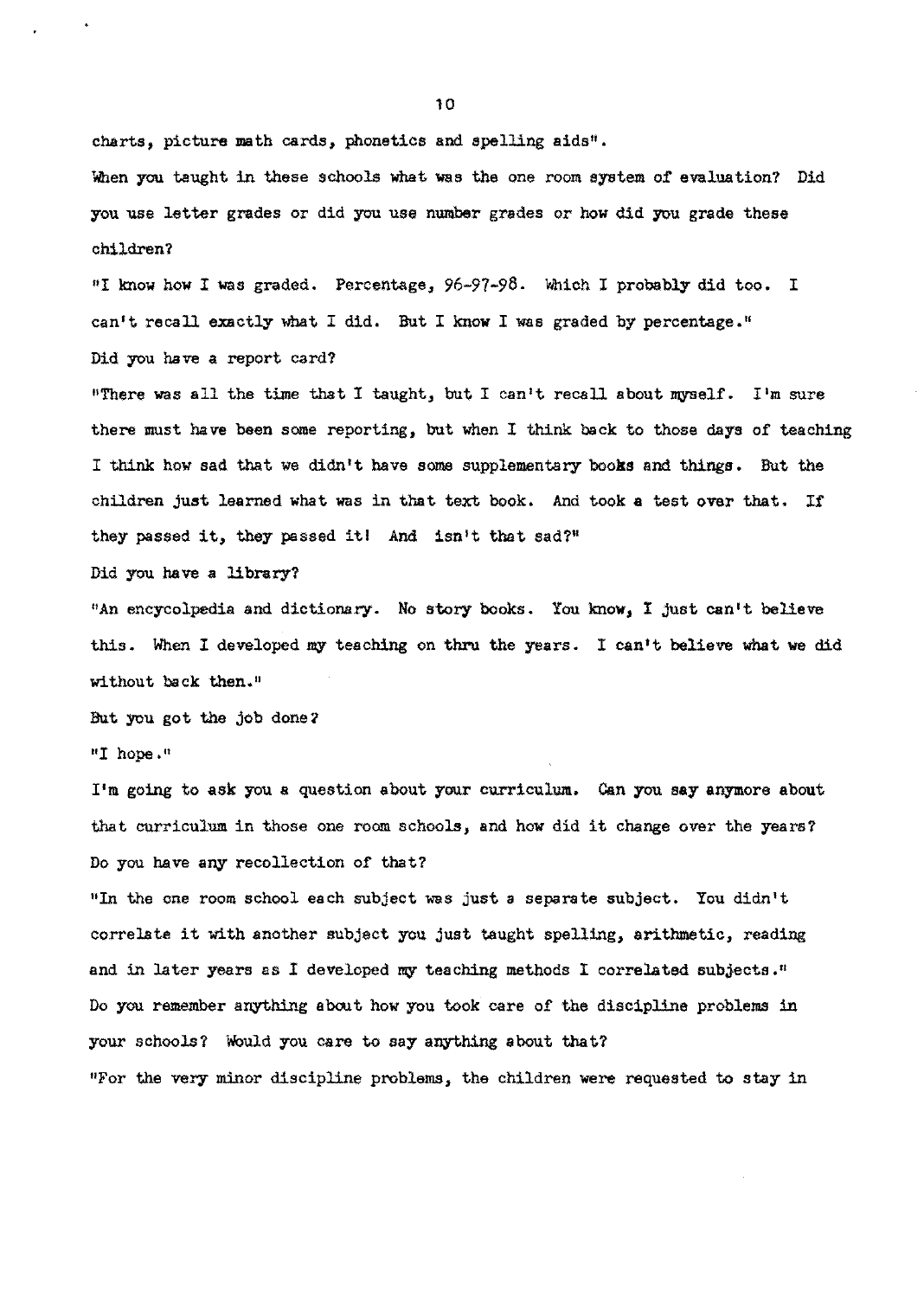during recess or maybe copy something. As I think of it now that was not good punishment. Well children just weren't as bad. I really never had any bad discipline problams, except in the German school there were several big boys who were just going to run me out of the building and I really had to whip two boys and I'm not proud of it. I really wish I could have handled it differently but after this happened we had order. And this might interest you the last boy that got the whipping;the one who biffed me in the shoulder's was the school boards son. And I went to his home and told him about this and the school board didn't like this very well. Of course nothing could be done about it. But I felt it was either me or him,"

Understandable.

<sup>11</sup> And so I had a better school after those whippings right in the class room, right in front of the children, which I would not say is the proper **way** to do it **now.**  But I had a better class room after this."

You mentioned there were times when you had activities at school and that you taught both in a German and Swedish communities . Can you point out how you handled the traditions at christmas or other times or any other thing that would be interesting to us?

"I can't remember that my christmas programs were any different from one school to another. Usually we just have the same dialogues, songs or whatever. I think the Swedish people were a little more socia, ble among themselves than maybe the Germans were however, when I came to this german school I also organized a PTA at this German school. We also had PTA once a month just like at the Swedish school: and they had no basement and they brought there pies and coffee and we just sat around on the floor or where ever and ate just like at the other school. So I felt I did the second school some good or helped them to be sociable to each other.•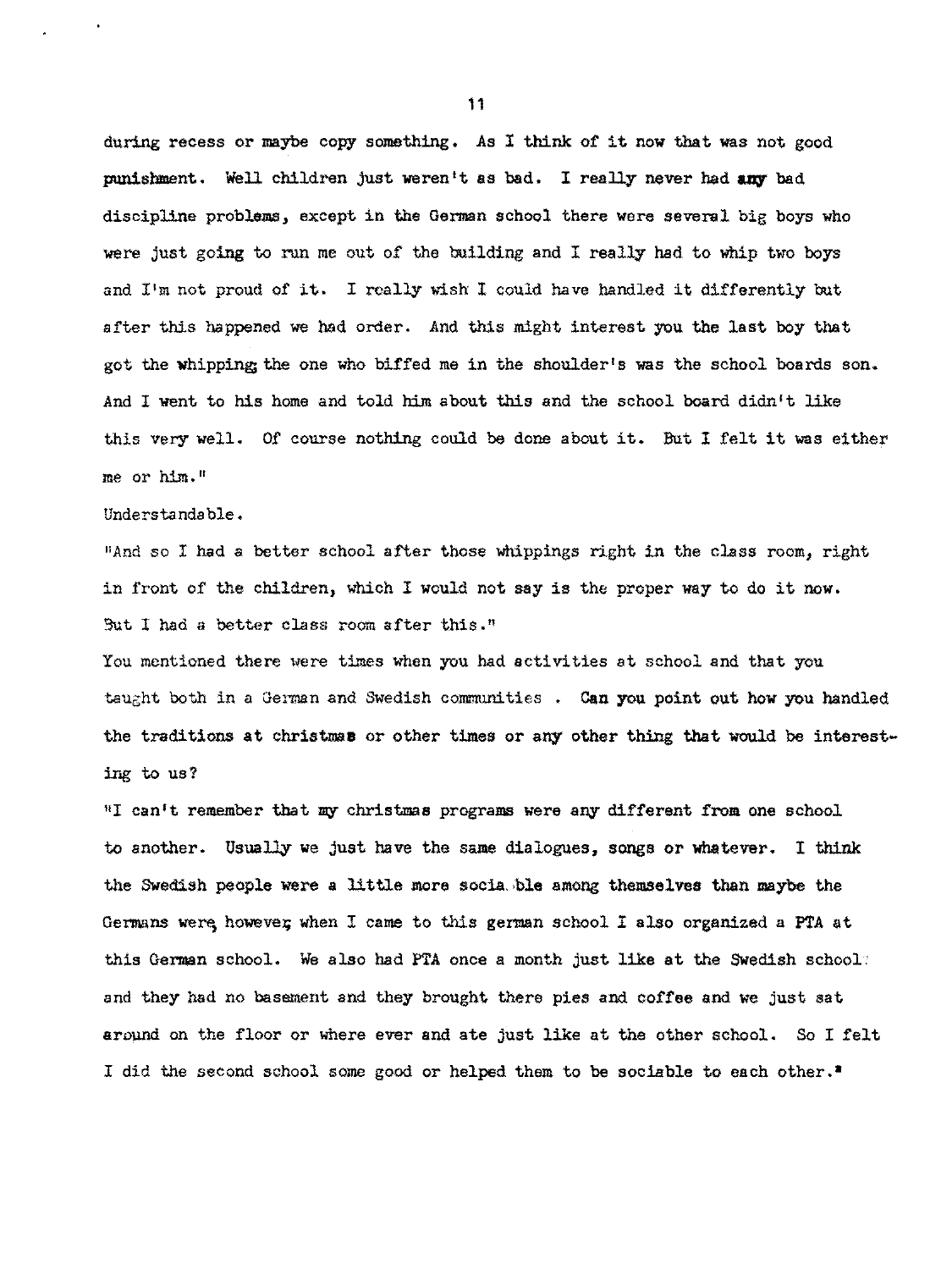Beside the educational process with the children. What **were** the real problems that you had to face as a teacher?

"Well like in the German school I had very much problem. They wanted to speak their language 'Which I didn't understand, and I guess it **was** close enough to one of the wars (I can't remember which one) that we were not to speak the German language. So I tried to keep them from doing this and this became quite a problem. The children wanted to speak their own language and I didn't know what they were saying then. This was more on the school ground it wasn't in the building during school hours, during recess and noon. I felt sometimes they were not saying good things•"

I understand, do you remember the names of schools? **11Yes <sup>11</sup>**

The first one where you taught, what was it?

"Prairie Queen" that was **New** Gottland area eight miles North East of McPherson."

How about the other schools, was it near Inman?

"I'd say six miles from Inman, "Clark school" North West of Inman".

Did you have a district number?

"Prairie Queen was #110 but I can't recall Clarks."

That's fine, Was the name! Prairie Queen given to the first school other than just a marls name, apparently they thought about it quite a bit **and** they came up with a name for their school.

"I just don't know I can't talk about that, I just have no idea." Do you know of any remodeling that went on during your time of teaching? "In this first school it didn't need any remodeling. It was practically a new building."

And you started in "1930", so you didn't really see alot of physical changes than in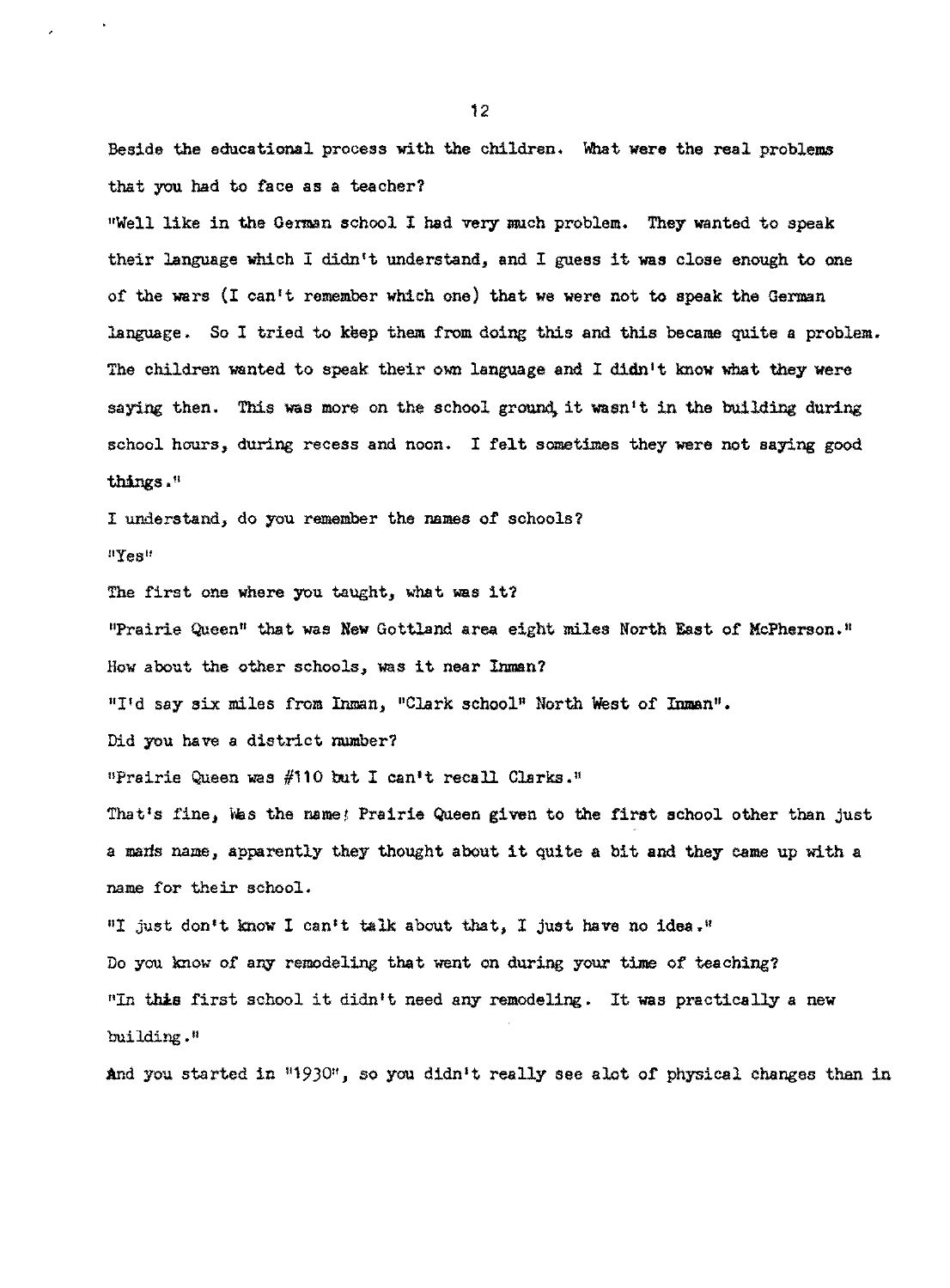"Nothing" I'm not sure there was a piano in the German school. I'm not sure whether it was in when I came or not."

those buildings while you were teaching,

As a teacher did you have any rules about how to use the well, how to get a drink or how not to get a drink. You had a bucket in the building. "And it had a dipper in it! They could pour into their  $coup$ ." But they were not supposed to drink out of the dipper. "But even so when you think of that you couldn't do that now. That was the only thing there was to do.<sup>11</sup>

Certainly.

"There was one thing when I was at the German school, there was a little boy that lived two miles from school. I had no telephone. I had my car there and he had an accident with his clothes that day. And there was no way he could stay there. What was I to do, he was in such bad shape, so I just put papers on the seat, things on the seat, and left the school in charge of a big boy I could trust. And took this boy home two miles. I  $-$  and after that I reported this to the school board, and I said I must have a telephone, and so they put a telephone in." Well that was an improvement.

"It surely doesn't sound like much of an improvement today, but what was I to do?" What kind of records did you have to keep, **did you have a county superintendent?** "We had a county superintendent and we had to, I don't think until the end of the year, give the students grades, records and their passing, etc. Now the graduation from both of these schools was held at this McPherson May Day. Even when I graduated the graduates walked in the parade  $-$  and so the eigth grade including these two schools graduated. Thats the way they graduated at McRherson." Was enrollment stable or did you have high and low times for enrollment? "The least I had was  $18$ , the first year. and  $1\mu$  the next year and 27 the next and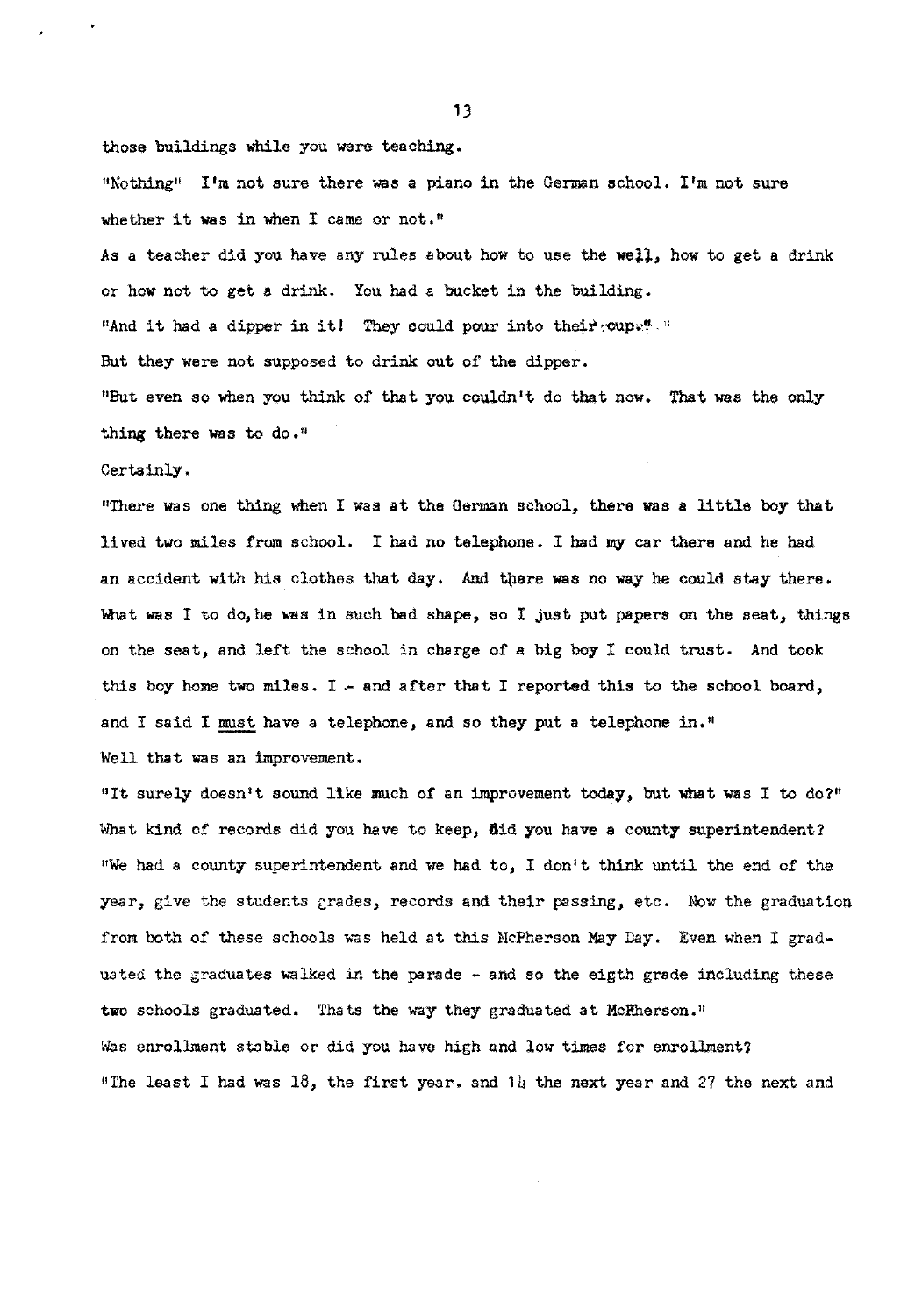24 the next. 27 at this German school, not below 20 at this German school." And all right grades.

"The county superintendent would come out once or twice a year and slip in and visit your class room."

So you could never tell when the county superintendent was coming? 11No, I had a very embarassing moment one time she came, Miss Lovet was her name. She was sitting in the back of my class room and we had been warned about agents coming. We should not let an agent come in. So while she was there there was a knock at my room door and he wanted to come in. And I said no I wasn't interested and he just insisted he come in and he came in. And she slipped up to **my** desk and said, that's the fire inspector." (laughing)

So you did have a fire inspector. Was this county or State?

"I think it was county. You see **we** weren't to let anyone in and he didn't tell me who he was. He just came in."

What kind of gradpation exercises did you have at your one room school? "We didn't."

You didn't have any?

"We just went to McPherson and that was something else now. There were all the tests, for all subjects, and we could review all these back tests with the kids. And we could have them and review with the eight grade kids. And if they learned all that they would pass."

But you think it was still just a **lrote** memory kind of thing?

"Right, Right, and at the last school I had, I had a bunch of boys and they were kinda bad. And I said if you boys all pass I'll take you for an airplane ride, on May day. And they all passed! (laughing) and we went up in an open plane and it began to miss up there. And I didn't think about being responsible for kids getting killed.

 $1<sub>h</sub>$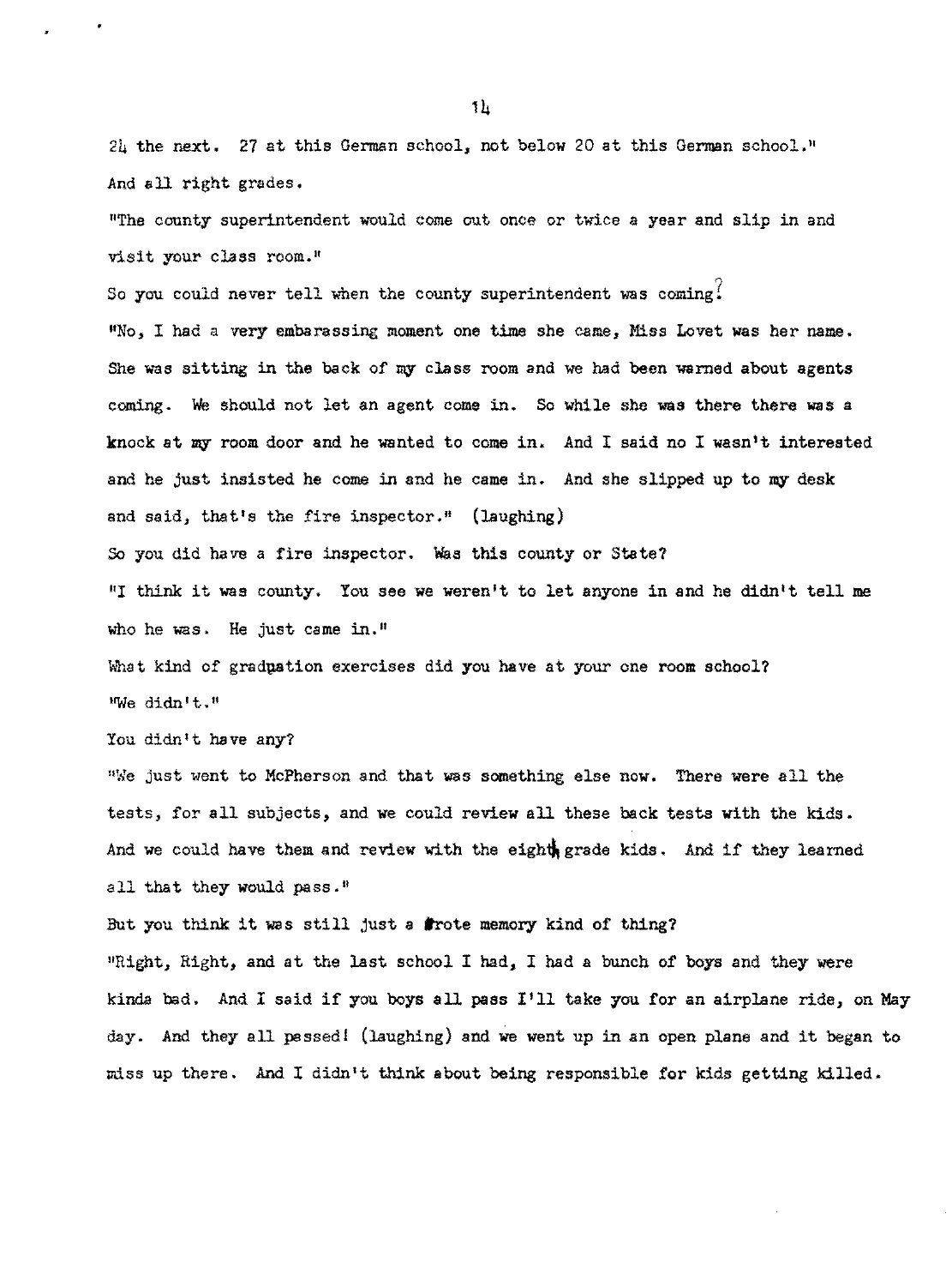(laughing) And this plane began to miss and didn't sound too good to me, but we made it back down."

Were there any controversies surrounding the schools that you taught at?s $A$ ught in particular outside of the German language problem? The German people wanted to speak there own language and you wouldn't let them in the school but on the play ground they did apparently.

**<sup>0</sup> Yesu** 

•

So they could communicate with each other and you didn't know what was going on. Was that the problem. '

"Well I felt that way. Another discipline problem I had these Holdeman (Mennonite) boys, they were big boys and one morning before school I heard a cammotion out on the play ground and there were seventeen boys in the outhouse. Anyway, there were seventeen boys in the outhouse and I went out and they were really raising cane and kicking the sides out. And I said to myself what do I do? So I said you boys come out of there. And they didn't. So I said if you don't come out of there, I'm coming in. And the biggest one came first. And they walked just like indians into the classroom and sat down in their seats. Those were the kinds of' problems you had in those days.<sup>11</sup>

That certainly sounds normal. You feel then that the schools made good contributions to the community during that time? Do you have any *ides* about your students where they are now? Did any of them become famous people?

"I've been trying to think of that today and I'sm sure many of them were teachers I don't know, I think there is a doctor, and some nurses. I'm not sure if there are any ministers. A number of them have passed away. In fact just this week a girl 36 years old had died. It's hard to keep track of them."

But the school houses are both gone today?

**<sup>11</sup>Yes <sup>11</sup>**

And eventually you moved on to a small city school.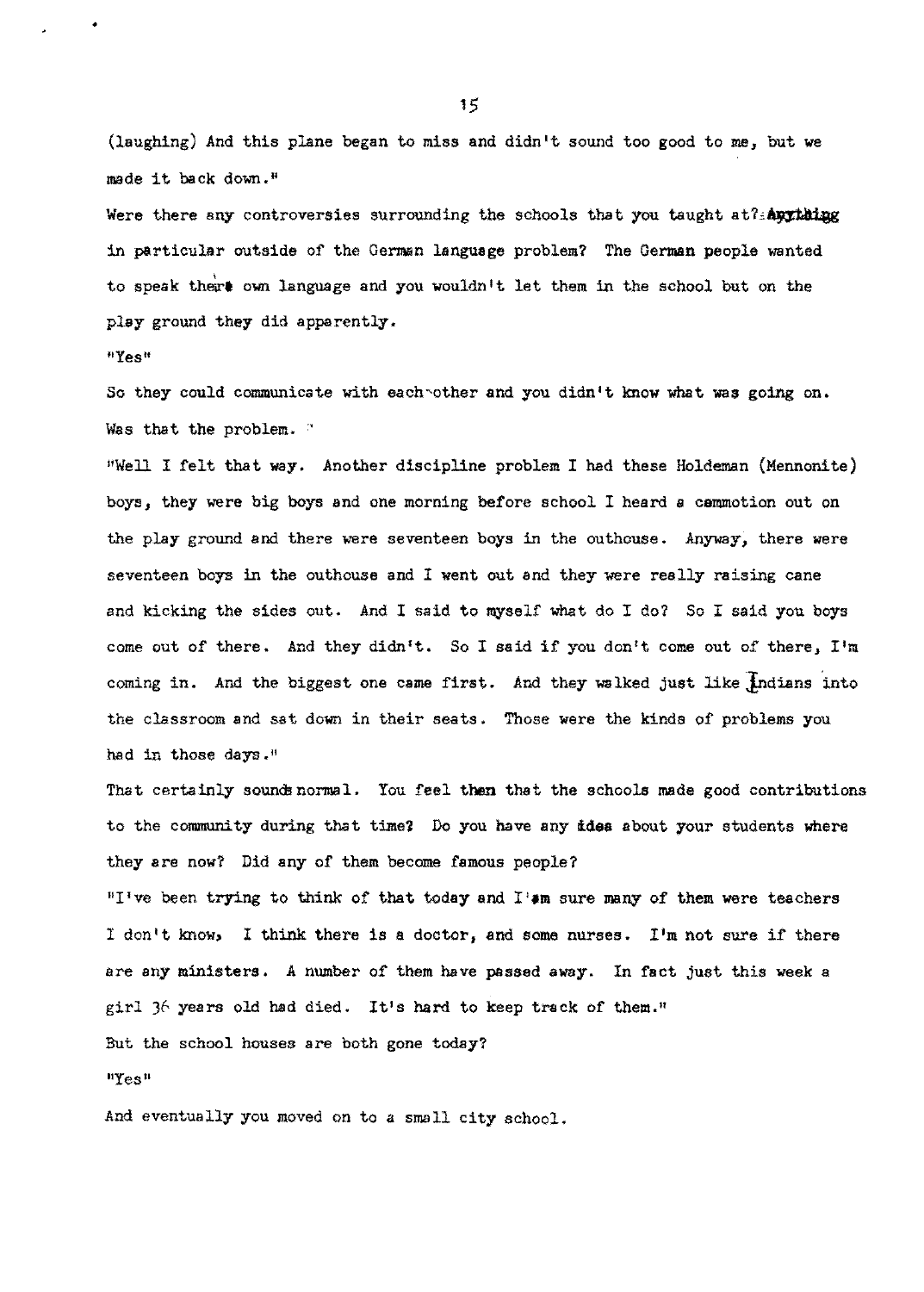"Right"

•

When you moved to that school what were the changes you had to deal with there? "The first few years m;y methods were similar but with having only one grade you would have to group according to ability. You didn'thave separate sides but you grouped them. You taught them more individually."

Do you have any idea how many of your grade school students went on to high school? were they all required to go to high school?

"Well I don't know how many - the Holdemans I'm sure didn't. I don't know how many, I can't recall. The first two schools I'm not sure about. I'm **aure** most of my Hesston students did. See when I left my first few years of teaching I moved away to Missouri for thirteen years. I was gone thirteen years right after I was married. So - enne in awhile in McPherson I run on to some of those old students and they know me but I don't really know them until they tell me and that's really a thrill."

~scribe the people on the school board - were they always **fa:rmers?**  "You mean the first few years?"

Yes'

"They were all farmers."

If you were to say something about the rules you set up, the rules or standards you set up for your students.

"I can talk about the rules of my Hesston years. I usually started out with the golden rule on the black board and the students and I made the rules and I wrote them down on the black board so they could see them."

Highly democratic.

"And so your rules. That was my philosophy after years of teaching that I felt my discipline was better. I mean it was more like the books teach us to do it." Would you mind telling us something about other activities in school including the penmsnship you taught.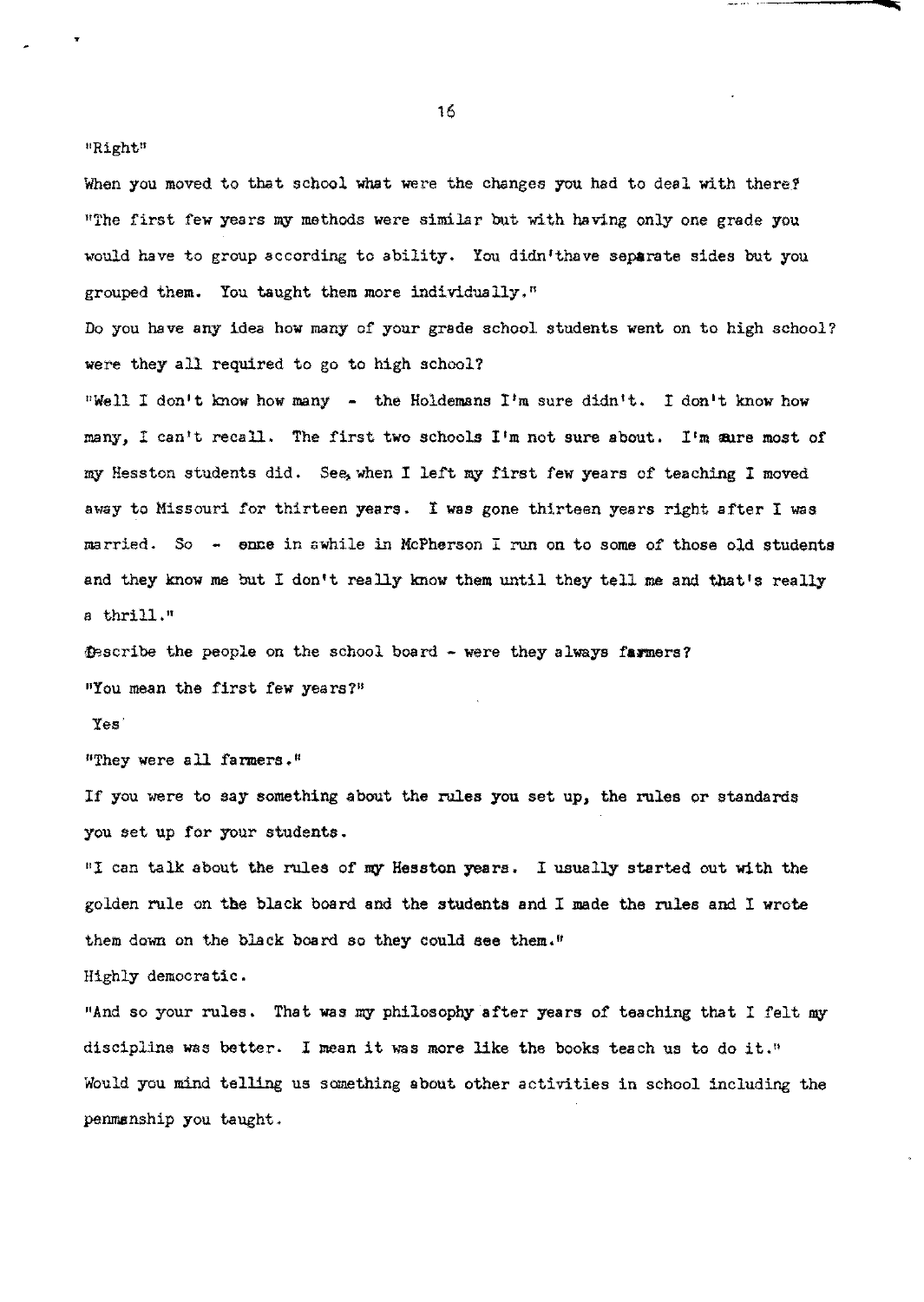"When I went to school we were taught the method of making circles and inner-circles, up and down, and I feel I am a good writer having been taught by that method and I taught that method myself the first five years of teaching. But I felt for myself that it was a good method.

(Note) End of tape - Side  $#1$ 

How did you handle spelling?

•

"When I was teaching spelling we just had a list of words that we had to learn weekly. But there were many spelling bees held between schools at different places and they were held at night. So we had to drive to the different schools at night. And we were lined up on both sides of the class room at the place where we met. Then the words were pronounced and the last one up was the winner. Occasionally I was the second one left. But I never got first place." (laughing) Do you recall about music contests, did you have anything like that? "These music contests were also county wide and they were usually held on a Saturday at different schools. Sometimes they were carried on at a small town school so there was more room. The contest would be girl solos, boy solos, duets, piano solos etc. And prizes were given for 1st, 2nd, and 3rd places. I believe they were just ribbons, not prizes. <sup>11</sup>

Was your school involved in sports in anyway?

"I can recall that we played games with other schools, but we had many sports of our own. I believe we even had basketball goals and the children played basketball. But they had to play on just dirt."

There was no cement court?

"No court just dirt. But much baseball was played. That was the main sport and much baseball was played in the schools where I taught."

If you had it to do over again, would you chose teaching as a career?